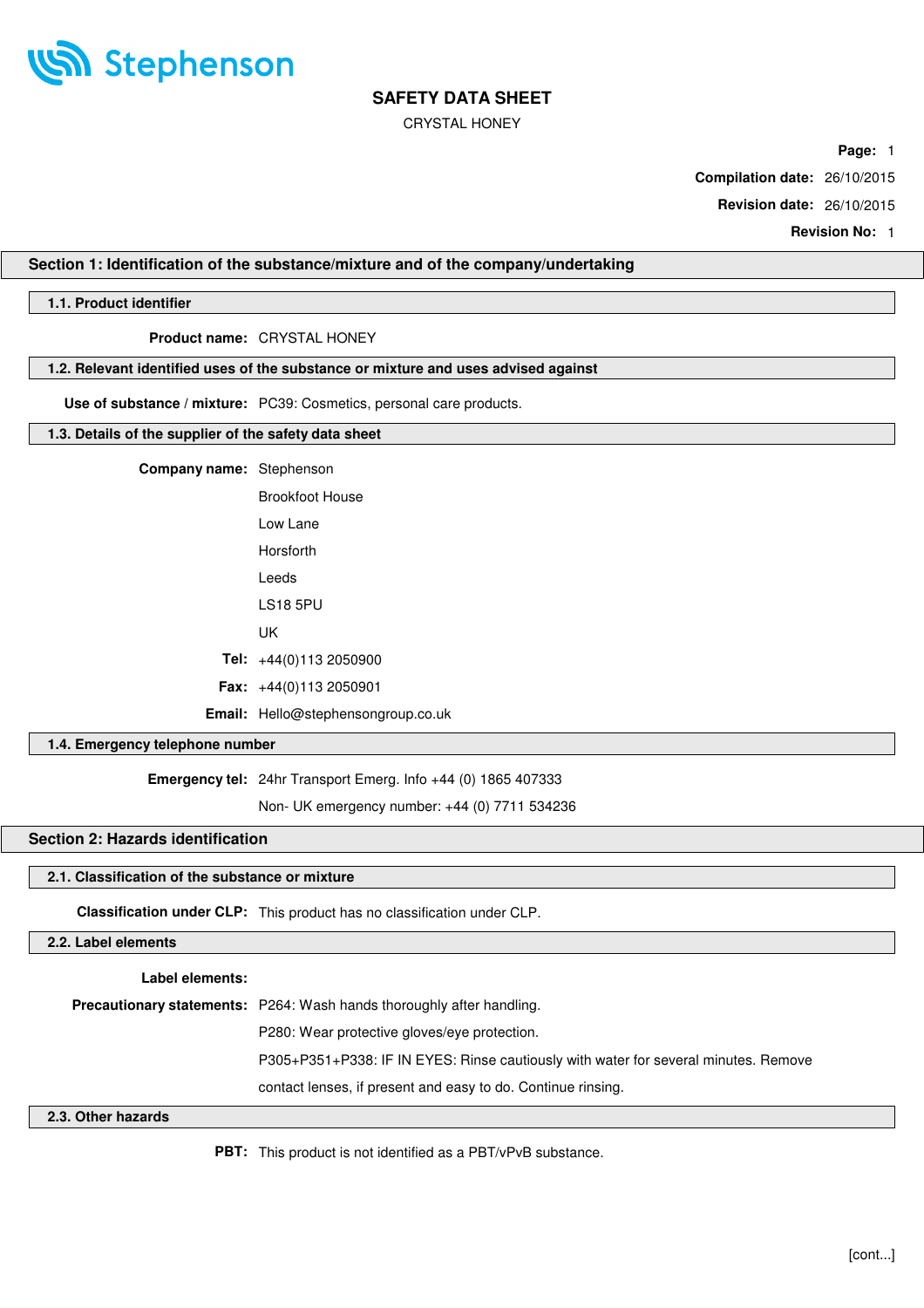CRYSTAL HONEY

**Page:** 2

### **Section 3: Composition/information on ingredients**

#### **3.2. Mixtures**

#### **Hazardous ingredients:**

DECYL GLUCOSIDE

| EINECS    | CAS        | ' WEI<br>PB1 | <b>CLP Classification</b>             | Percent |
|-----------|------------|--------------|---------------------------------------|---------|
| 259-218-1 | 54549-73-1 |              | Skin Irrit. 2: H315; Eye Dam. 1: H318 | 10%     |

#### **Section 4: First aid measures**

**4.1. Description of first aid measures**

**Skin contact:** Wash immediately with plenty of soap and water.

**Eye contact:** Bathe the eye with running water for 15 minutes.

**Ingestion:** Wash out mouth with water.

**Inhalation:** Consult a doctor.

#### **4.2. Most important symptoms and effects, both acute and delayed**

**Skin contact:** There may be mild irritation at the site of contact.

**Eye contact:** There may be irritation and redness.

**Ingestion:** There may be irritation of the throat.

**Inhalation:** There may be irritation of the throat with a feeling of tightness in the chest.

### **4.3. Indication of any immediate medical attention and special treatment needed**

**Immediate / special treatment:** Not applicable.

#### **Section 5: Fire-fighting measures**

### **5.1. Extinguishing media**

**Extinguishing media:** Suitable extinguishing media for the surrounding fire should be used.

#### **5.2. Special hazards arising from the substance or mixture**

**Exposure hazards:** In combustion emits toxic fumes.

#### **5.3. Advice for fire-fighters**

**Advice for fire-fighters:** Wear self-contained breathing apparatus. Wear protective clothing to prevent contact

with skin and eyes.

### **Section 6: Accidental release measures**

#### **6.1. Personal precautions, protective equipment and emergency procedures**

**Personal precautions:** Refer to section 8 of SDS for personal protection details.

**6.2. Environmental precautions**

**Environmental precautions:** Do not discharge into drains or rivers.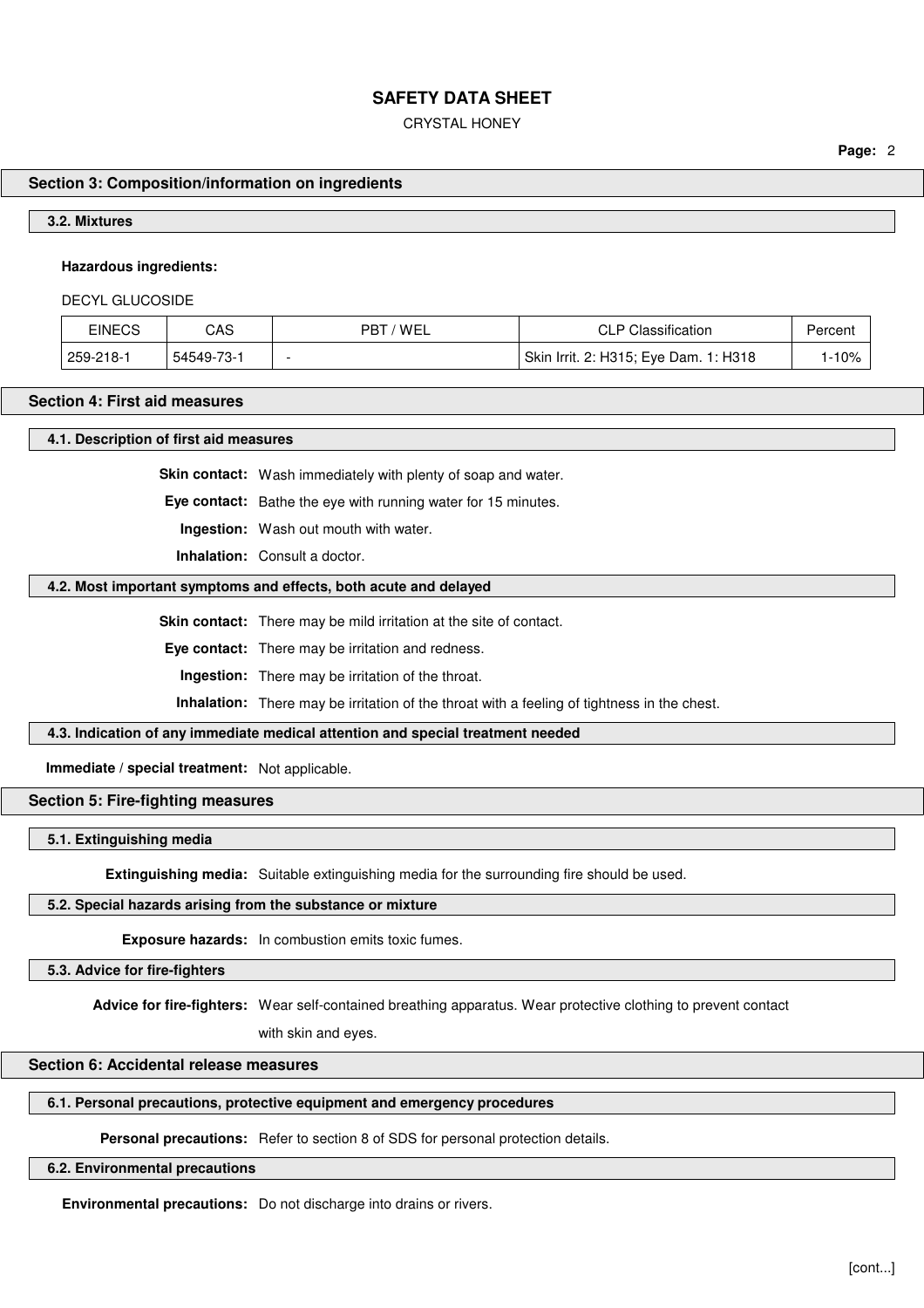#### CRYSTAL HONEY

### **6.3. Methods and material for containment and cleaning up**

**Clean-up procedures:** Wash the spillage site with large amounts of water.

### **6.4. Reference to other sections**

**Reference to other sections:** Refer to section 8 of SDS.

#### **Section 7: Handling and storage**

#### **7.1. Precautions for safe handling**

**Handling requirements:** Avoid the formation or spread of dust in the air.

### **7.2. Conditions for safe storage, including any incompatibilities**

**Storage conditions:** Store in a cool, well ventilated area.

**7.3. Specific end use(s)**

**Specific end use(s):** No data available.

### **Section 8: Exposure controls/personal protection**

**8.1. Control parameters**

**Workplace exposure limits:** No data available.

#### **DNEL/PNEC Values**

**DNEL / PNEC** No data available.

#### **8.2. Exposure controls**

**Engineering measures:** Ensure there is sufficient ventilation of the area. **Respiratory protection:** Respiratory protective device with particle filter. **Hand protection:** Protective gloves. **Eye protection:** Safety glasses. Ensure eye bath is to hand.

**Skin protection:** Protective clothing.

#### **Section 9: Physical and chemical properties**

### **9.1. Information on basic physical and chemical properties**

| <b>State: Solid</b>                  |                                    |                                |  |
|--------------------------------------|------------------------------------|--------------------------------|--|
|                                      | <b>Colour:</b> Pale brown          |                                |  |
|                                      | <b>Odour:</b> Characteristic odour |                                |  |
| <b>Solubility in water: Miscible</b> |                                    |                                |  |
| Boiling point/range°C: 100           |                                    | Melting point/range°C: 50 - 60 |  |
|                                      | <b>pH:</b> $9.5 - 10.5$            |                                |  |

#### **9.2. Other information**

**Other information:** No data available.

**Page:** 3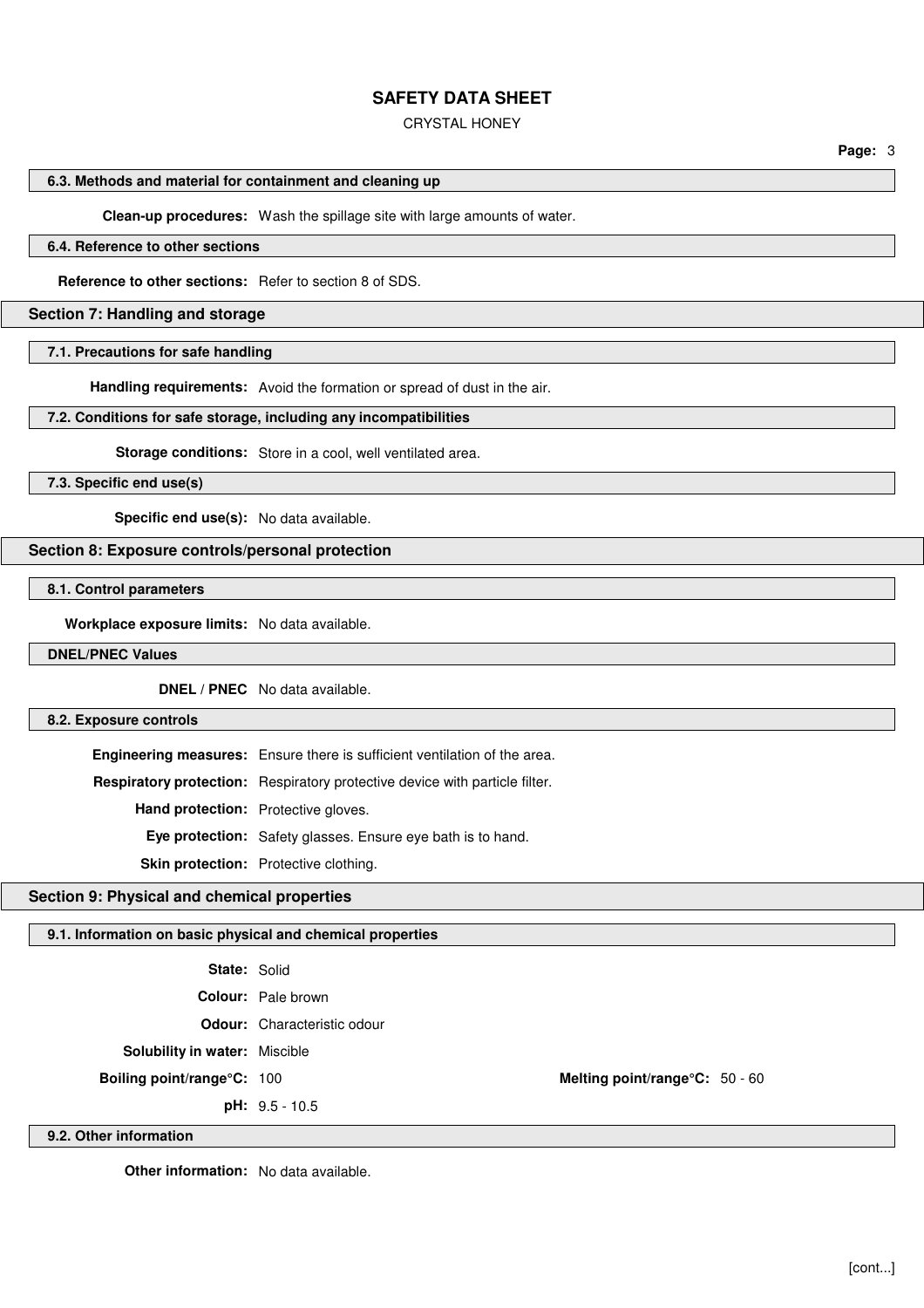CRYSTAL HONEY

#### **Section 10: Stability and reactivity**

**10.1. Reactivity**

**Reactivity:** Stable under recommended transport or storage conditions.

#### **10.2. Chemical stability**

**Chemical stability:** Stable under normal conditions.

#### **10.3. Possibility of hazardous reactions**

**Hazardous reactions:** Hazardous reactions will not occur under normal transport or storage conditions.

Decomposition may occur on exposure to conditions or materials listed below.

#### **10.4. Conditions to avoid**

**Conditions to avoid:** Heat.

**10.5. Incompatible materials**

**Materials to avoid:** Strong oxidising agents.

#### **10.6. Hazardous decomposition products**

**Haz. decomp. products:** In combustion emits toxic fumes.

### **Section 11: Toxicological information**

### **11.1. Information on toxicological effects**

#### **Hazardous ingredients:**

#### **DECYL GLUCOSIDE**

| DERMAL | LD50 | 2000 | mg/kg |
|--------|------|------|-------|
| ' ORL  | LD50 | 2000 | mg/kg |

**Toxicity values:** No data available.

### **Symptoms / routes of exposure**

**Skin contact:** There may be mild irritation at the site of contact.

**Eye contact:** There may be irritation and redness.

**Ingestion:** There may be irritation of the throat.

**Inhalation:** There may be irritation of the throat with a feeling of tightness in the chest.

### **Section 12: Ecological information**

**12.1. Toxicity**

**Ecotoxicity values:**

| species<br>- - - | Test | Value | Units |
|------------------|------|-------|-------|
|------------------|------|-------|-------|